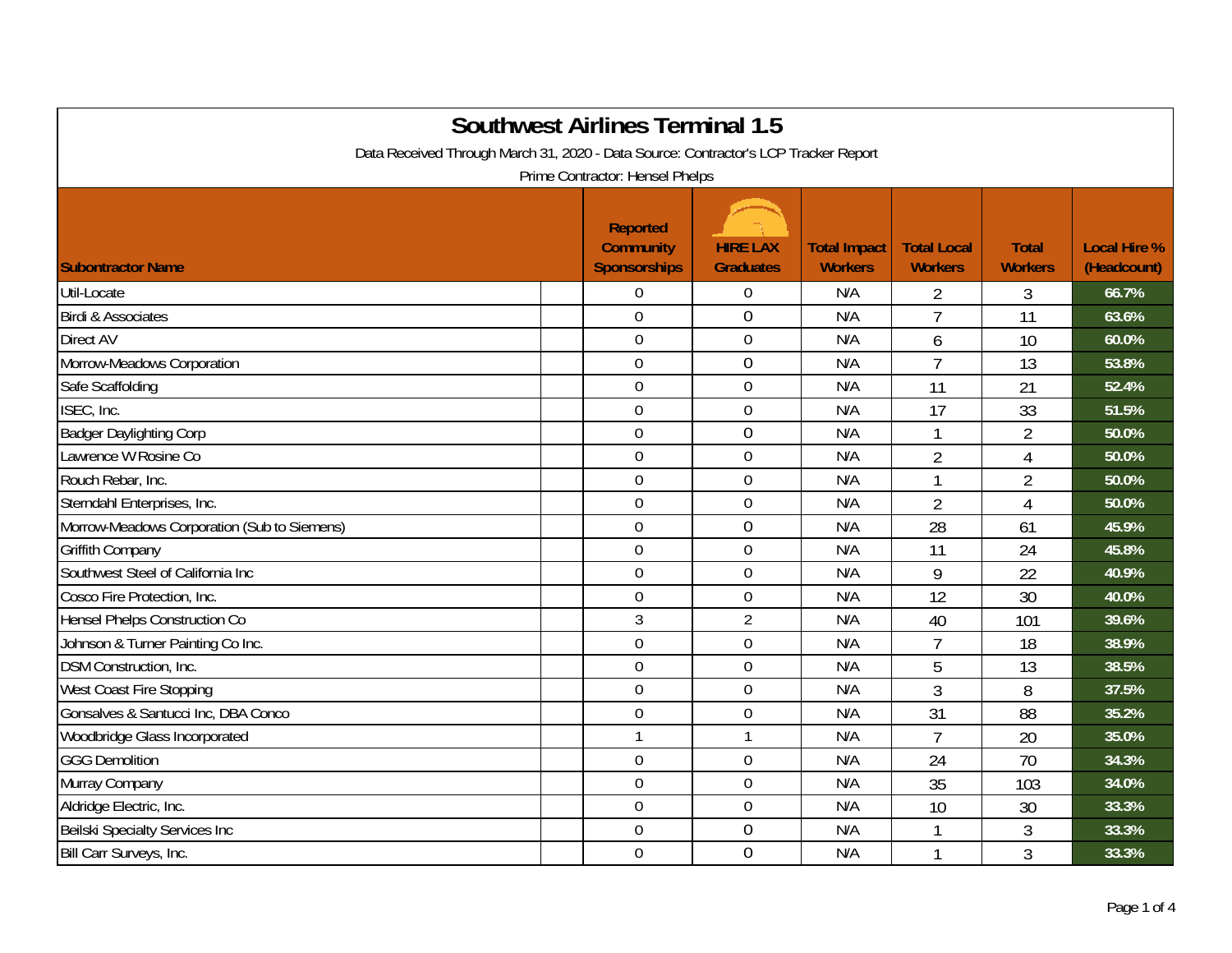| <b>Southwest Airlines Terminal 1.5</b><br>Data Received Through March 31, 2020 - Data Source: Contractor's LCP Tracker Report<br>Prime Contractor: Hensel Phelps |                                                            |                                     |                                       |                                      |                                |                                    |  |  |
|------------------------------------------------------------------------------------------------------------------------------------------------------------------|------------------------------------------------------------|-------------------------------------|---------------------------------------|--------------------------------------|--------------------------------|------------------------------------|--|--|
| <b>Subontractor Name</b>                                                                                                                                         | <b>Reported</b><br><b>Community</b><br><b>Sponsorships</b> | <b>HIRE LAX</b><br><b>Graduates</b> | <b>Total Impact</b><br><b>Workers</b> | <b>Total Local</b><br><b>Workers</b> | <b>Total</b><br><b>Workers</b> | <b>Local Hire %</b><br>(Headcount) |  |  |
| Concrete Coring Company (sub to Griffith)                                                                                                                        | $\mathbf 0$                                                | $\boldsymbol{0}$                    | N/A                                   |                                      | 3                              | 33.3%                              |  |  |
| G&G Door Products, Inc.                                                                                                                                          | $\mathbf 0$                                                | $\boldsymbol{0}$                    | N/A                                   | 1                                    | 3                              | 33.3%                              |  |  |
| Masonry Concepts, Inc                                                                                                                                            | $\mathbf 0$                                                | $\mathbf 0$                         | N/A                                   | 5                                    | 15                             | 33.3%                              |  |  |
| Southern California Grading Inc                                                                                                                                  | $\mathbf 0$                                                | $\mathbf 0$                         | N/A                                   | 14                                   | 42                             | 33.3%                              |  |  |
| Tahlequah Rebar Inc.                                                                                                                                             | $\overline{0}$                                             | $\mathbf 0$                         | N/A                                   | $\overline{7}$                       | 21                             | 33.3%                              |  |  |
| <b>Gerdau Reinforcing Steel</b>                                                                                                                                  | $\mathbf 0$                                                | $\mathbf 0$                         | N/A                                   | 15                                   | 46                             | 32.6%                              |  |  |
| Pan-Pacific Mechanical                                                                                                                                           | $\mathbf 0$                                                | $\mathbf 0$                         | N/A                                   | 44                                   | 136                            | 32.4%                              |  |  |
| Infinity Drywall Contracting, Inc.                                                                                                                               | $\mathbf 0$                                                | $\mathbf 0$                         | N/A                                   | 54                                   | 169                            | 32.0%                              |  |  |
| R.J. & J. Construction, Inc.                                                                                                                                     | $\overline{0}$                                             | $\boldsymbol{0}$                    | N/A                                   | 6                                    | 19                             | 31.6%                              |  |  |
| Jordim Int'l Inc                                                                                                                                                 | $\mathbf 0$                                                | $\mathbf 0$                         | N/A                                   | 11                                   | 35                             | 31.4%                              |  |  |
| Mike Zarp, Inc.                                                                                                                                                  | $\mathbf 0$                                                | $\boldsymbol{0}$                    | N/A                                   | 5                                    | 16                             | 31.3%                              |  |  |
| <b>SME Steel</b>                                                                                                                                                 | $\overline{0}$                                             | $\mathbf 0$                         | N/A                                   | 24                                   | 77                             | 31.2%                              |  |  |
| <b>Shoring Engineers</b>                                                                                                                                         | $\mathbf 0$                                                | $\boldsymbol{0}$                    | N/A                                   | 27                                   | 89                             | 30.3%                              |  |  |
| Anning Johnson Company                                                                                                                                           | $\overline{0}$                                             | $\mathbf 0$                         | N/A                                   | 5                                    | 17                             | 29.4%                              |  |  |
| <b>Building Electronic Controls</b>                                                                                                                              | $\mathbf 0$                                                | $\mathbf 0$                         | N/A                                   | $\overline{2}$                       | $\overline{7}$                 | 28.6%                              |  |  |
| Rebar Engineering Inc.                                                                                                                                           | $\boldsymbol{0}$                                           | $\boldsymbol{0}$                    | N/A                                   | $\overline{4}$                       | 14                             | 28.6%                              |  |  |
| Saddleback Waterproofing                                                                                                                                         | $\mathbf 0$                                                | $\mathbf 0$                         | N/A                                   | 5                                    | 19                             | 26.3%                              |  |  |
| Zolnay Insulation, Inc.                                                                                                                                          | $\mathbf 0$                                                | $\mathbf 0$                         | N/A                                   | 6                                    | 23                             | 26.1%                              |  |  |
| <b>Performance Contracting</b>                                                                                                                                   | $\overline{0}$                                             | $\mathbf 0$                         | N/A                                   | 18                                   | 70                             | 25.7%                              |  |  |
| Rosendin Electric                                                                                                                                                | $\mathbf 0$                                                | $\boldsymbol{0}$                    | N/A                                   | 31                                   | 121                            | 25.6%                              |  |  |
| Nevell Group, Inc.                                                                                                                                               | $\mathbf 0$                                                | $\mathbf 0$                         | N/A                                   | 11                                   | 43                             | 25.6%                              |  |  |
| A-C Electric Company                                                                                                                                             | $\mathbf 0$                                                | $\boldsymbol{0}$                    | N/A                                   | $\overline{2}$                       | 8                              | 25.0%                              |  |  |
| <b>Comet Electric</b>                                                                                                                                            | $\overline{0}$                                             | $\boldsymbol{0}$                    | N/A                                   | $\overline{2}$                       | 8                              | 25.0%                              |  |  |
| <b>Elljay Acoustics</b>                                                                                                                                          | $\overline{0}$                                             | $\mathbf 0$                         | N/A                                   | $\mathbf{1}$                         | 4                              | 25.0%                              |  |  |
| Commecial Scaffolding of CA                                                                                                                                      | $\mathbf 0$                                                | $\boldsymbol{0}$                    | N/A                                   | 8                                    | 33                             | 24.2%                              |  |  |
| Performance Contracting                                                                                                                                          | $\overline{0}$                                             | $\mathbf 0$                         | N/A                                   | 17                                   | 75                             | 22.7%                              |  |  |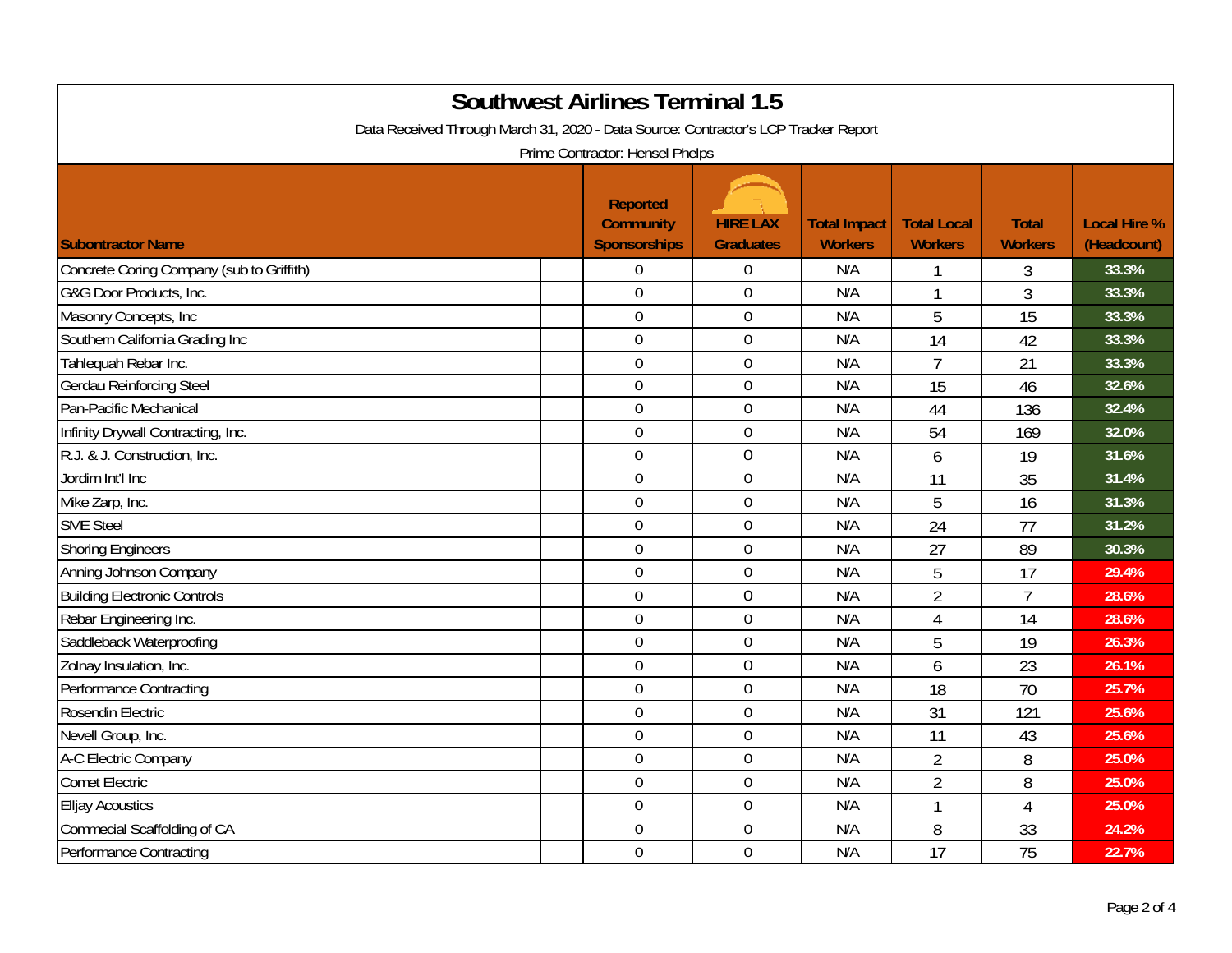| <b>Southwest Airlines Terminal 1.5</b><br>Data Received Through March 31, 2020 - Data Source: Contractor's LCP Tracker Report<br>Prime Contractor: Hensel Phelps |            |                                                     |                                     |                                       |                                      |                                |                                    |  |
|------------------------------------------------------------------------------------------------------------------------------------------------------------------|------------|-----------------------------------------------------|-------------------------------------|---------------------------------------|--------------------------------------|--------------------------------|------------------------------------|--|
| <b>Subontractor Name</b>                                                                                                                                         |            | <b>Reported</b><br><b>Community</b><br>Sponsorships | <b>HIRE LAX</b><br><b>Graduates</b> | <b>Total Impact</b><br><b>Workers</b> | <b>Total Local</b><br><b>Workers</b> | <b>Total</b><br><b>Workers</b> | <b>Local Hire %</b><br>(Headcount) |  |
| Corradini Corp                                                                                                                                                   |            | $\overline{0}$                                      | $\overline{0}$                      | N/A                                   | 5                                    | 23                             | 21.7%                              |  |
| Courtney Inc                                                                                                                                                     |            | $\overline{0}$                                      | $\overline{0}$                      | N/A                                   | 4                                    | 19                             | 21.1%                              |  |
| NorCal Pipeline Services, Inc.                                                                                                                                   |            | $\overline{0}$                                      | $\mathbf 0$                         | N/A                                   | 5                                    | 24                             | 20.8%                              |  |
| Versatile Systems Inc.                                                                                                                                           | <b>NEW</b> | $\overline{0}$                                      | $\boldsymbol{0}$                    | N/A                                   | 1                                    | 5                              | 20.0%                              |  |
| <b>Centerline Concrete Cutting</b>                                                                                                                               |            | $\overline{0}$                                      | $\mathbf 0$                         | N/A                                   | 1                                    | 6                              | 16.7%                              |  |
| <b>Coast Building Products</b>                                                                                                                                   |            | $\Omega$                                            | $\mathbf 0$                         | N/A                                   | 3                                    | 18                             | 16.7%                              |  |
| <b>BrandSafway Services</b>                                                                                                                                      |            | $\Omega$                                            | $\overline{0}$                      | N/A                                   | 3                                    | 21                             | 14.3%                              |  |
| Schindler Elevator Corporation                                                                                                                                   |            | $\overline{0}$                                      | $\mathbf 0$                         | N/A                                   | 1                                    | 8                              | 12.5%                              |  |
| Underground Construction Co Inc                                                                                                                                  |            | $\overline{0}$                                      | $\boldsymbol{0}$                    | N/A                                   | $\overline{2}$                       | 19                             | 10.5%                              |  |
| Mr. Crane, Inc.                                                                                                                                                  |            | $\overline{0}$                                      | $\mathbf 0$                         | N/A                                   | $\overline{2}$                       | 44                             | 4.5%                               |  |
| Centerline Concrete Cutting (Cosco)                                                                                                                              |            | $\Omega$                                            | $\mathbf 0$                         | N/A                                   | $\Omega$                             |                                | 0.0%                               |  |
| <b>Concrete Coring Company</b>                                                                                                                                   | <b>NEW</b> | $\Omega$                                            | $\mathbf 0$                         | N/A                                   | $\Omega$                             | $\overline{2}$                 | 0.0%                               |  |
| Connor Concrete Cutting and Coring                                                                                                                               |            | $\overline{0}$                                      | $\boldsymbol{0}$                    | N/A                                   | $\overline{0}$                       | 8                              | 0.0%                               |  |
| Davidson Concrete Cutting, Inc.                                                                                                                                  |            | $\overline{0}$                                      | $\mathbf 0$                         | N/A                                   | $\Omega$                             | 1                              | 0.0%                               |  |
| Konstructors, Inc.                                                                                                                                               |            | $\overline{0}$                                      | $\mathbf 0$                         | N/A                                   | $\theta$                             | 4                              | 0.0%                               |  |
| Mike Prlich and Sons                                                                                                                                             |            | $\overline{0}$                                      | $\mathbf 0$                         | N/A                                   | $\Omega$                             | 4                              | 0.0%                               |  |
| <b>RMA Group</b>                                                                                                                                                 |            | $\overline{0}$                                      | $\mathbf 0$                         | N/A                                   | $\theta$                             | 3                              | 0.0%                               |  |
| Savala Equipment Company, Inc. dba Savala Equipment Rentals                                                                                                      |            | $\overline{0}$                                      | $\mathbf 0$                         | N/A                                   | $\overline{0}$                       | $\Delta$                       | 0.0%                               |  |
| Standard Drywall Inc                                                                                                                                             | <b>NEW</b> | $\overline{0}$                                      | $\mathbf 0$                         | N/A                                   | $\theta$                             |                                | 0.0%                               |  |
| WMB & Associates, Inc.                                                                                                                                           |            | $\overline{0}$                                      | $\overline{0}$                      | N/A                                   | $\theta$                             | $\overline{2}$                 | 0.0%                               |  |
| Won-Door Corporation                                                                                                                                             |            | $\mathbf 0$                                         | $\boldsymbol{0}$                    | N/A                                   | $\theta$                             |                                | 0.0%                               |  |
|                                                                                                                                                                  |            | 4                                                   | 3                                   | $\bf{0}$                              | 633                                  | 2028                           | 31.2%                              |  |